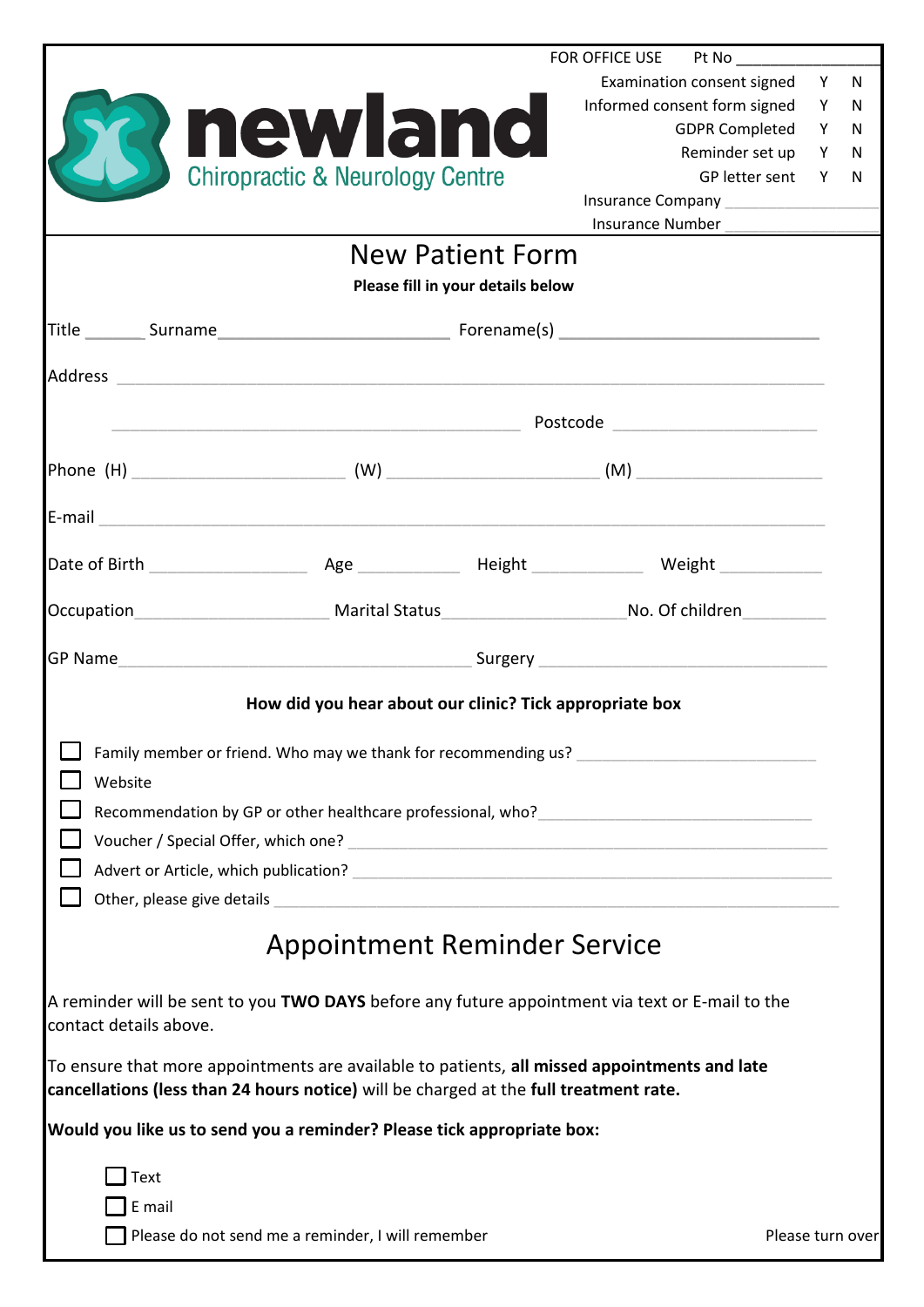|                                                                                                                                                                                          |   |                                        |                |                |                |                |   |                |   |   | The following scales have been designed to find out about any pain you have and how it is affecting you.<br>Please answer ALL the questions by circling ONE number on EACH scale that best describes how you feel. |
|------------------------------------------------------------------------------------------------------------------------------------------------------------------------------------------|---|----------------------------------------|----------------|----------------|----------------|----------------|---|----------------|---|---|--------------------------------------------------------------------------------------------------------------------------------------------------------------------------------------------------------------------|
| 1. Over the past week how would you rate your pain?                                                                                                                                      |   |                                        |                |                |                |                |   |                |   |   |                                                                                                                                                                                                                    |
| No Pain                                                                                                                                                                                  | 0 | $\mathbf{1}$                           | $\overline{2}$ | 3              | $\overline{4}$ | 5              | 6 | $\overline{7}$ | 8 | 9 | Worst pain possible<br>10                                                                                                                                                                                          |
| 2. Over the past week how much has your pain interfered with your daily activities, (housework<br>washing, dressing, driving, walking, climbing stairs, getting in/out of bed/chair/car? |   |                                        |                |                |                |                |   |                |   |   |                                                                                                                                                                                                                    |
| No Interference                                                                                                                                                                          | 0 | $\mathbf{1}$                           | $\overline{2}$ | $\overline{3}$ | 4              | 5              | 6 | $\overline{7}$ | 8 | 9 | Unable to carry out activity<br>10                                                                                                                                                                                 |
| 3. Over the past week, how much has your pain interfered with your ability to take part in<br>recreational, family and social activities?                                                |   |                                        |                |                |                |                |   |                |   |   |                                                                                                                                                                                                                    |
| No Interference                                                                                                                                                                          | 0 | $\mathbf{1}$                           | $\overline{2}$ | 3              | $\overline{4}$ | 5              | 6 | $\overline{7}$ | 8 | 9 | Unable to carry out activity<br>10                                                                                                                                                                                 |
| 4. Over the past week how anxious (tense, uptight, irritable, difficulty in concentrating/relaxing)<br>have you been feeling?                                                            |   |                                        |                |                |                |                |   |                |   |   |                                                                                                                                                                                                                    |
| Not at all anxious                                                                                                                                                                       |   | $\begin{array}{ccc} 0 & 1 \end{array}$ | $2^{\circ}$    | 3.             | 4              | 5.             | 6 | $7^{\circ}$    | 8 | 9 | <b>Extremely anxious</b><br>10.                                                                                                                                                                                    |
| 5. Over the past week how depressed (down-in-the-dumps, sad, low in spirits, pessimistic,<br>unhappy) have you been feeling?                                                             |   |                                        |                |                |                |                |   |                |   |   |                                                                                                                                                                                                                    |
| Not at all depressed                                                                                                                                                                     | 0 | $\mathbf{1}$                           | $2^{\circ}$    | 3 <sup>7</sup> | 4              | 5 <sup>5</sup> | 6 | $\overline{7}$ | 8 | 9 | <b>Extremely depressed</b><br>10                                                                                                                                                                                   |
| 6. Over the last week how have you felt your work (both inside and outside the home) has<br>affected (or would affect) your pain?                                                        |   |                                        |                |                |                |                |   |                |   |   |                                                                                                                                                                                                                    |
| Has made it no worse                                                                                                                                                                     | 0 | $\mathbf{1}$                           | $2^{\circ}$    | $\mathbf{3}$   | $\overline{4}$ | 5 <sub>1</sub> | 6 | $\overline{7}$ | 8 | 9 | Has made it much worse<br>10                                                                                                                                                                                       |
| 7. Over the past week how much have you been able to control (reduce/help) your pain?                                                                                                    |   |                                        |                |                |                |                |   |                |   |   |                                                                                                                                                                                                                    |
| Completely control it                                                                                                                                                                    | 0 | $\mathbf{1}$                           | $2^{\circ}$    | $\mathbf{3}$   | $\overline{4}$ | 5              | 6 | $\overline{7}$ | 8 | 9 | No control whatsoever<br>10                                                                                                                                                                                        |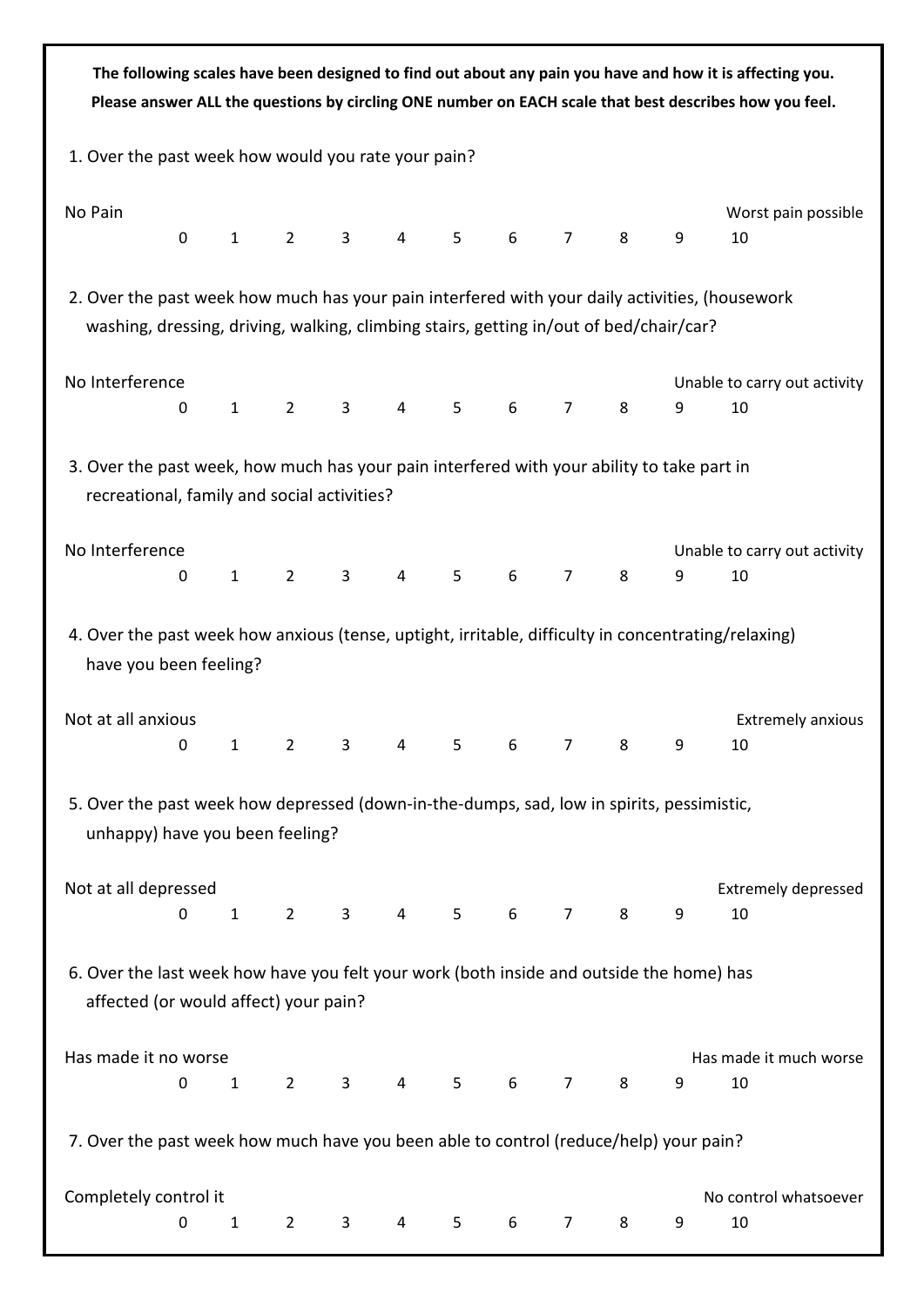| What is your main reason for consulting us?                                                                                                    | <b>MEDICAL HISTORY</b>                                                                    |  |  |  |
|------------------------------------------------------------------------------------------------------------------------------------------------|-------------------------------------------------------------------------------------------|--|--|--|
|                                                                                                                                                | When did you last consult your GP?                                                        |  |  |  |
|                                                                                                                                                |                                                                                           |  |  |  |
| Please mark on the diagram below where you                                                                                                     |                                                                                           |  |  |  |
| feel any pain, discomfort, tingling etc.                                                                                                       | Please list any medical conditions you have or are<br>having investigations for:          |  |  |  |
| ccoli<br>o                                                                                                                                     | Please list any medication you are taking:                                                |  |  |  |
| O<br>$\circ$                                                                                                                                   |                                                                                           |  |  |  |
| <b>INJURIES</b><br>Have you had any falls<br>Yes<br>No                                                                                         | Please list any other medications you have taken<br>previously for over 3 months:         |  |  |  |
| As an infant<br>Downstairs or steps<br>Tripped / slipped<br>Sports impact<br>Physical fight                                                    |                                                                                           |  |  |  |
| Other<br>Have you been involved in a motor vehicle accident,<br>while driving, as a passenger or pedestrian, even if                           | Please list any surgery/ operations you have had:                                         |  |  |  |
| you were not hurt?<br>Yes $\Gamma$<br>$\sqcap$ No<br>Have you ever been knocked unconscious?<br>No<br>Yes                                      |                                                                                           |  |  |  |
| Have you ever used crutches, a walker, or cane?<br>Yes $\Box$ No                                                                               |                                                                                           |  |  |  |
| Have you had any broken bones?<br>Yes<br>No<br>Have you had any sprains, strains or dislocations?<br>Yes [<br>$\Box$ No                        | Please note any other times you have been<br>hospitalised for any other condition/reason? |  |  |  |
| Have you had any sports injuries?<br>Yes<br>No                                                                                                 |                                                                                           |  |  |  |
| Have you had any impacts, jolts, accidents etc. that<br>you feel specifically may have injured your spine or<br>other joints?<br>Yes  <br>T No |                                                                                           |  |  |  |
| Have you ever had any time off work or required bed<br>rest for any physical condition?<br>Yes<br>No                                           | Please Turn over                                                                          |  |  |  |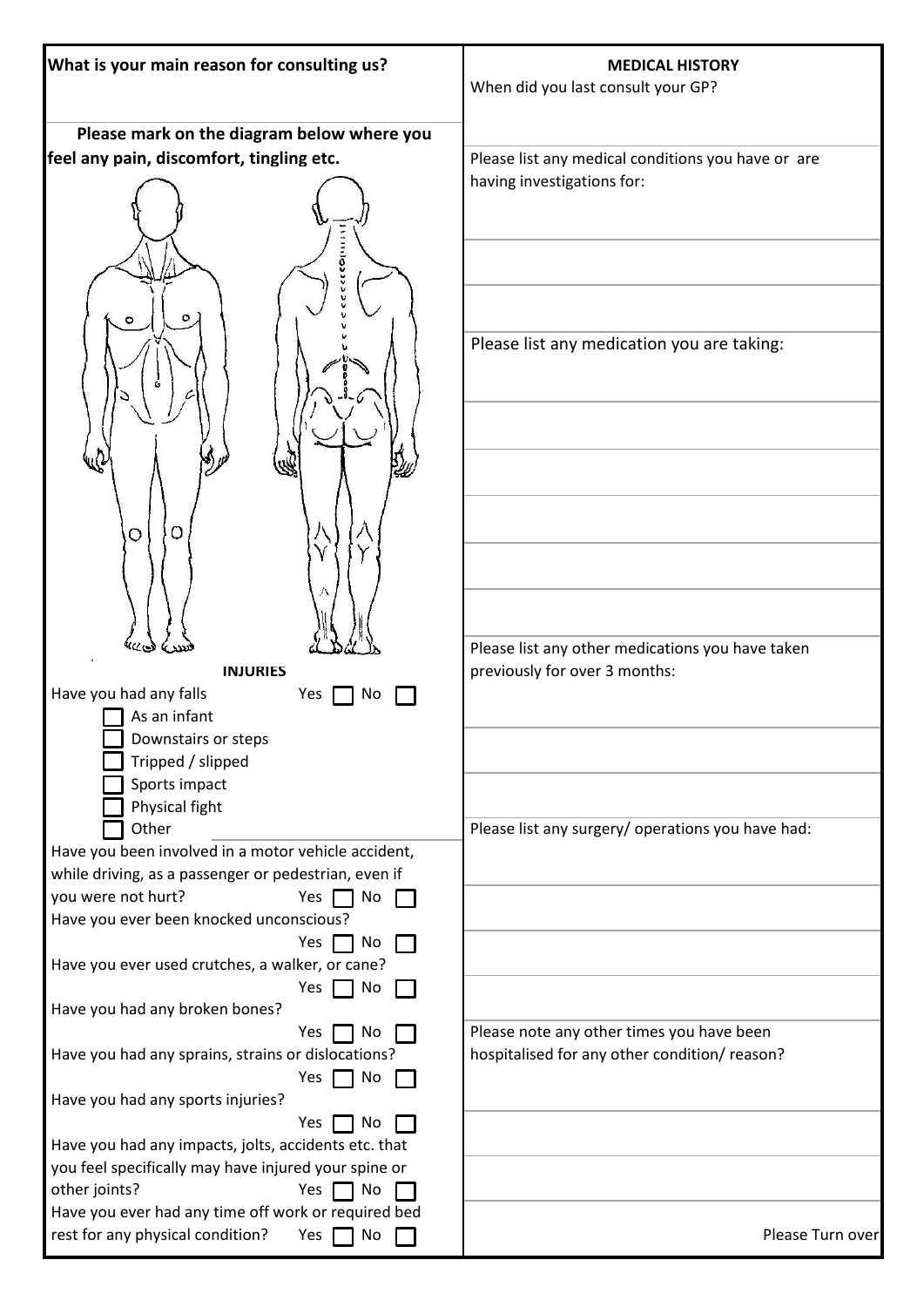Please tick each of the diseases or symptoms that **you have now or have had in the past.** While some conditions may seem unrelated to the purpose of this appointment, they can affect your diagnosis and treatment. All information is of course confidential

| General                           | Eyes, Ears, Nose, Throat         | <b>Nerves and Brain</b>              |
|-----------------------------------|----------------------------------|--------------------------------------|
|                                   |                                  |                                      |
| Fever                             | $\Box$ Eye pain                  | $\Box$ Convulsions                   |
| $\sqcap$ Chills                   | $\Box$ Poor vision               | $\Box$ Epilepsy                      |
| □ Night sweats                    | $\Box$ Squint                    | $\Box$ Migraine                      |
|                                   |                                  |                                      |
| Inability to get to sleep         | □ Glasses/ contact lenses        | <b>Dizziness</b>                     |
| Interrupted sleep                 | Difficulty hearing               | $\Box$ Vertigo                       |
|                                   |                                  |                                      |
| Tired all the time                | $\sqcap$ Deafness                | $\Box$ Weakness                      |
| Weight gain or loss               | Ear infections                   | Twitching                            |
| Inability to lose weight          | Ringing in ears                  | Tremors                              |
|                                   |                                  |                                      |
| Stressed                          | □ Frequent Colds                 | Anxiety                              |
| $\Box$ Light headedness           | $\Box$ Sinus infection           | Depression                           |
|                                   |                                  |                                      |
| $\Box$ Faints                     | $\Box$ Blocked sinuses           | $\Box$ Hyperactivity                 |
| $\Box$ Headaches                  | $\Box$ Nasal obstruction         | $\Box$ Learning difficulties         |
| $\Box$ Cancer                     | $\Box$ Nose bleeds               | $\Box$ Memory declining              |
|                                   |                                  |                                      |
| $\Box$ Diabetes                   | $\Box$ Jaw pain                  | $\Box$ Concentration declining       |
| $\Box$ Thyroid problems           | Jaw clicking or locking          |                                      |
|                                   |                                  |                                      |
| $\Box$ Allergies                  | Grinding teeth<br>$\mathsf{L}$   | <b>Genito-Urinary</b>                |
|                                   | Dental work                      | $\Box$ Bed-wetting                   |
|                                   |                                  |                                      |
| <b>Muscles and Joints</b>         | $\Box$ Splint                    | $\Box$ Painful urination             |
| $\Box$ Arthritis                  | <b>□</b> Brace                   | $\Box$ Frequent urination            |
| Rheumatics                        | Teeth removed                    | $\Box$ Difficulty starting urination |
|                                   |                                  |                                      |
| $\Box$ Hernia                     | Snoring<br>$\mathsf{L}$          | $\Box$ Blood in urine                |
| $\Box$ Low back pain              | $\Box$ Hoarseness                | $\Box$ Incontinence                  |
|                                   |                                  |                                      |
| $\Box$ Sciatica                   | Tonsillectomy                    | Getting up<br>times in the           |
| $\Box$ Neck pain                  |                                  | night to urinate                     |
| $\Box$ Pain between shoulder      | <b>Cardio-Vascular</b>           |                                      |
|                                   |                                  | $\Box$ Kidney infection or stones    |
| blades                            | $\Box$ High blood pressure       | $\Box$ Kidney disease                |
| $\Box$ Numbness or pain in:       | $\Box$ Low blood pressure        | $\Box$ Venereal Disease              |
|                                   |                                  |                                      |
| $\Box$ Shoulders                  | $\Box$ High Cholesterol          | $\Box$ Sexual difficulties           |
| $\Box$ Upper arms                 | $\Box$ Irregular heart beat      |                                      |
|                                   |                                  |                                      |
| $\Box$ Hands                      | $\Box$ Rapid Heart Beat          | <b>Men Only</b>                      |
| $\Box$ Legs                       | $\Box$ Palpitations              | $\Box$ Testicular pain / swelling    |
| $\Box$ Feet                       | Chest pain with activity/        | $\Box$ Prostate trouble              |
|                                   |                                  |                                      |
| Poor posture                      | exertion                         |                                      |
| $\Box$ Spinal curvature/scoliosis | $\Box$ Previous heart problems   | <b>Women Only</b>                    |
|                                   |                                  |                                      |
| $\Box$ Muscle cramps              | $\Box$ Rheumatic fever           | $\Box$ Menstrual cramps              |
| Swollen joints                    | $\sqcap$ Anaemia                 | $\Box$ Excessive menstruation        |
| Gout                              | $\Box$ Poor circulation          |                                      |
|                                   |                                  | $\Box$ Painful periods               |
| $\Box$ Bursitis                   | $\Box$ Ankle swelling            | $\Box$ Irregular cycle               |
|                                   | $\Box$ Hardening of the arteries | $\Box$ Hot flushes                   |
|                                   |                                  |                                      |
| Gastro-Intestinal                 | $\sqcap$ Stroke                  | $\Box$ Menopause                     |
| $\Box$ Difficulty swallowing      |                                  | $\Box$ Vaginal discharge             |
| $\Box$ Low appetite               | <b>Respiratory</b>               | $\Box$ Vaginal burning / itching     |
|                                   |                                  |                                      |
| $\Box$ Poor digestion             | $\Box$ Chest pain                | $\Box$ Previous miscarriages         |
| Heartburn or reflux               | Chronic cough<br>П               | $\Box$ Date of last period           |
|                                   |                                  |                                      |
| Bloated or tired after eating     | Difficulty breathing             | Are you pregnant                     |
| Indigestion                       | $\Box$ Irregular breathing       | $\square$ No<br>$\Box$ Yes           |
| Stomach Ulcer                     | $\Box$ Wheezing                  |                                      |
|                                   |                                  |                                      |
| Belching or gas                   | □ Coughing up blood              | <b>Habits</b>                        |
| $\Box$ Frequent nausea            | $\Box$ Coughing up phlegm        | □ Smoking ________ packs per day     |
|                                   |                                  |                                      |
| $\Box$ Vomiting blood             | $\Box$ Asthma                    | Alcohol ________ units per week      |
| $\Box$ Vomiting                   |                                  | Coffee cups per day                  |
| $\Box$ Pain over abdomen          | <b>Skin</b>                      | $\Box$ Tea _________ cups per day    |
|                                   |                                  |                                      |
| Constipation                      | $\Box$ Rash                      | Fizzy drinks<br>per day              |
| Diarrhoea                         | <b>Dryness</b>                   | Recreational drugs                   |
|                                   |                                  |                                      |
| Irritable Bowel Symptoms          | Eczema<br>П                      | Exercise                             |
| Food intolerances                 | $\Box$ Fungal infections         | $\Box$ Never                         |
| <b>Diverticulitis</b>             | $\Box$ Moles or spots removed    | 1-2 times a month                    |
|                                   |                                  |                                      |
| Black or bloody stools            | $\Box$ Bruise easily             | 1-3 times a week                     |
| Haemorrhoids                      | Varicose veins                   | 14-6 times a week                    |
|                                   |                                  |                                      |
| <b>Gall Bladder trouble</b>       |                                  | daily                                |
| Liver trouble/ Jaundice           |                                  |                                      |